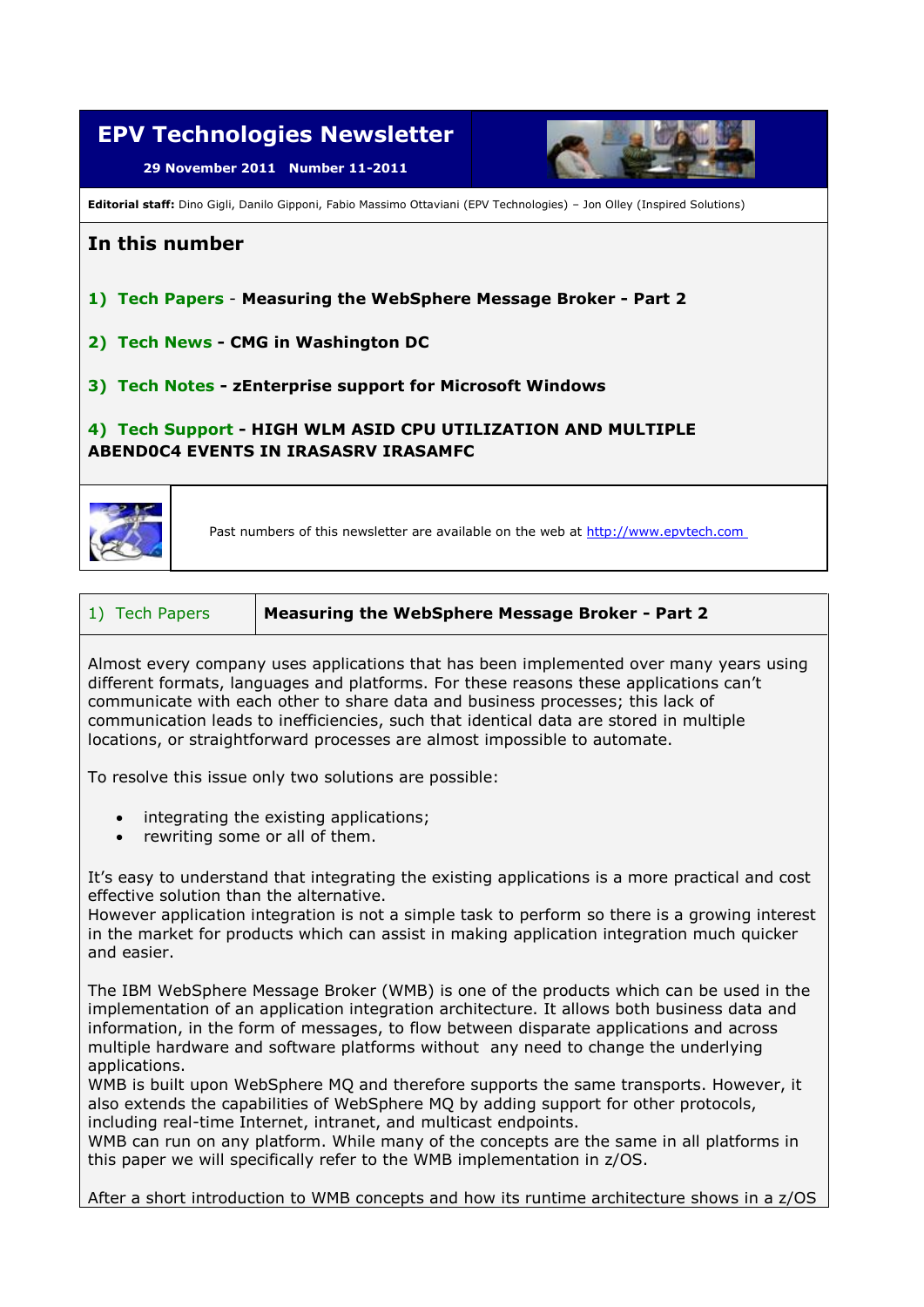environment, we will discuss the metrics available to control and tune WMB performance. A real life example will also be discussed.

*If you want to receive the paper you can reply to this e-mail writing* "**Measuring the WebSphere Message Broker - Part 2**" *in the subject* 

| <b>Tech News</b><br><b>CMG in Washington DC</b><br>2)                                                                                                                                                                                                                                                                                                                                                                                                             |  |
|-------------------------------------------------------------------------------------------------------------------------------------------------------------------------------------------------------------------------------------------------------------------------------------------------------------------------------------------------------------------------------------------------------------------------------------------------------------------|--|
|                                                                                                                                                                                                                                                                                                                                                                                                                                                                   |  |
| EPV Technologies will present at the CMG 2011 conference, to be held on December 5th<br>through 9th in the Washington DC area:<br>• "Collecting DB2 Measurements in SMF", 8 December 2011, 2:45 pm, room Annapolis<br>3<br>"Collecting and Using SMF 113 and Other MF Metrics (Part 1)", 9 December, 8:00<br>$\bullet$<br>am, room Woodrow D<br>"Collecting and Using SMF 113 and Other MF Metrics (Part 2)", 9 December, 9:15<br>$\bullet$<br>am, room Woodrow D |  |

More details at: [http://www.cmg.org](http://www.cmg.org/)

| 3) Tech Notes | <b>ZEnterprise support for Microsoft Windows</b> |
|---------------|--------------------------------------------------|
|---------------|--------------------------------------------------|

Statement of general direction

In the third quarter of 2011, IBM intends to offer select IBM System x blades running Linux® on System x in the IBM zEnterprise BladeCenter Extension Model 002. In the fourth quarter of 2011, IBM intends to offer select IBM System x blades running Microsoft Windows in the IBM zEnterprise BladeCenter Extension Model 002. All statements regarding IBM's plans, directions, and intent are subject to change or withdrawal without notice. Any reliance on these statements of general direction is at the relying party's sole risk and will not create liability or obligation for IBM.

More details at:

[http://www-](http://www-01.ibm.com/common/ssi/ShowDoc.jsp?docURL=/common/ssi/rep_ca/7/877/ENUSZG11-0127/index.html&breadCrum=DET001PT022&url=buttonpressed=DET002PT005&specific_index=DET001PEF502&DET015PGL002=DET001PEF011&submit.x=7&submit.y=8%E3%80%88=en_US)

[01.ibm.com/common/ssi/ShowDoc.jsp?docURL=/common/ssi/rep\\_ca/7/877/ENUSZG11-](http://www-01.ibm.com/common/ssi/ShowDoc.jsp?docURL=/common/ssi/rep_ca/7/877/ENUSZG11-0127/index.html&breadCrum=DET001PT022&url=buttonpressed=DET002PT005&specific_index=DET001PEF502&DET015PGL002=DET001PEF011&submit.x=7&submit.y=8%E3%80%88=en_US) [0127/index.html&breadCrum=DET001PT022&url=buttonpressed=DET002PT005&specific](http://www-01.ibm.com/common/ssi/ShowDoc.jsp?docURL=/common/ssi/rep_ca/7/877/ENUSZG11-0127/index.html&breadCrum=DET001PT022&url=buttonpressed=DET002PT005&specific_index=DET001PEF502&DET015PGL002=DET001PEF011&submit.x=7&submit.y=8%E3%80%88=en_US)[index=DET001PEF502&DET015PGL002=DET001PEF011&submit.x=7&submit.y=8%E3%80%](http://www-01.ibm.com/common/ssi/ShowDoc.jsp?docURL=/common/ssi/rep_ca/7/877/ENUSZG11-0127/index.html&breadCrum=DET001PT022&url=buttonpressed=DET002PT005&specific_index=DET001PEF502&DET015PGL002=DET001PEF011&submit.x=7&submit.y=8%E3%80%88=en_US) [88=en\\_US](http://www-01.ibm.com/common/ssi/ShowDoc.jsp?docURL=/common/ssi/rep_ca/7/877/ENUSZG11-0127/index.html&breadCrum=DET001PT022&url=buttonpressed=DET002PT005&specific_index=DET001PEF502&DET015PGL002=DET001PEF011&submit.x=7&submit.y=8%E3%80%88=en_US)

| 4) Tech Support | $\,$ HIGH WLM ASID CPU UTILIZATION AND MULTIPLE ABEND0C4 |
|-----------------|----------------------------------------------------------|
|                 | <b>EVENTS IN IRASASRV IRASAMFC</b>                       |

## **APAR PM38433**

When the support for DB2 9 WLM buffer pool size management support was added via APAR PK75626, manipulation of a WLM BPMGMTONLY Performance Block (PB) was required so that the buffer pool activity of DDF server threads could be used by WLM to assess the size requirements of DB2 buffer pools that were being monitored by WLM. The code required to provide